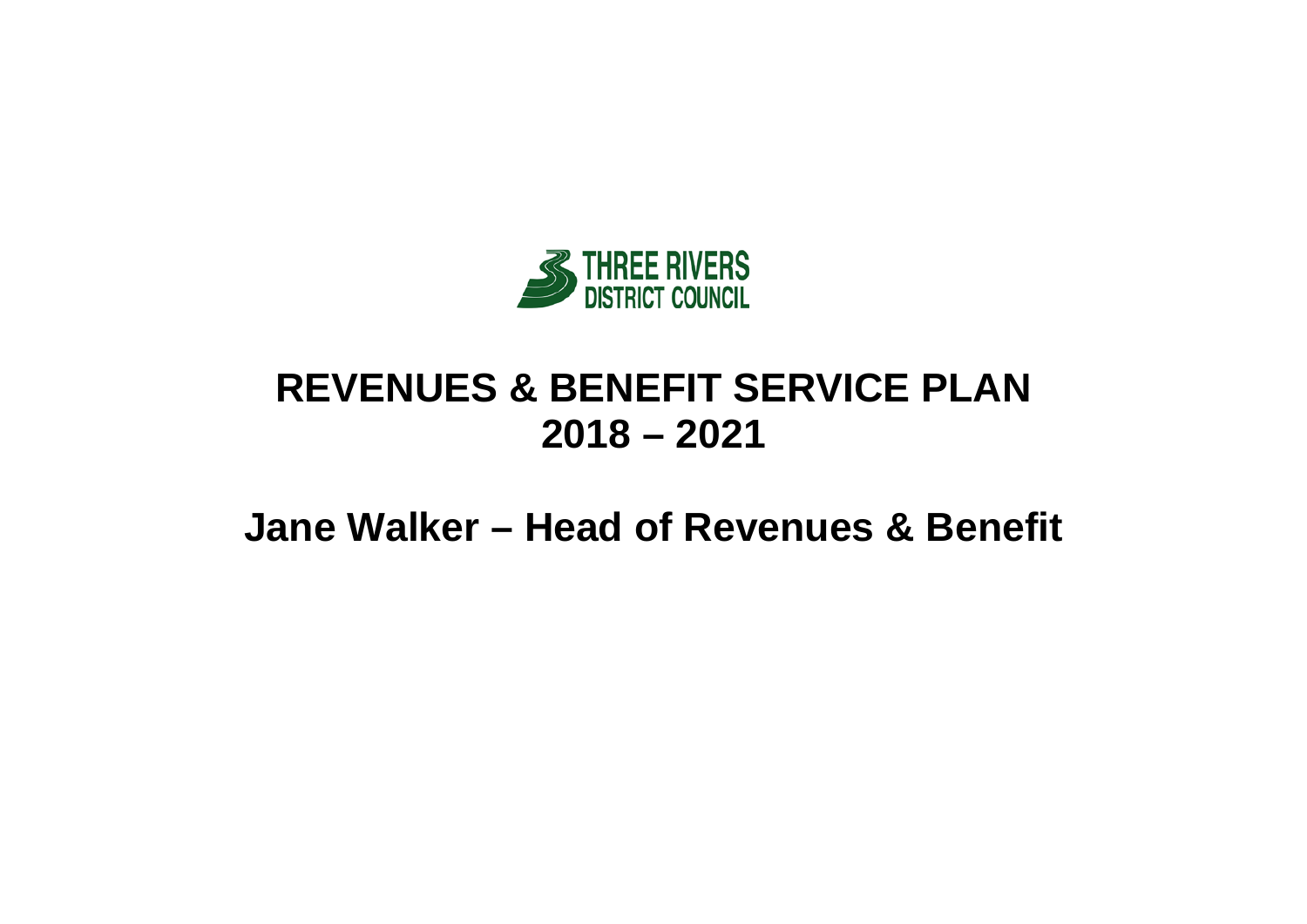## **CONTENTS**

| <b>Section</b> |                                                  | Item | Page |
|----------------|--------------------------------------------------|------|------|
| 1              | Introduction                                     |      |      |
| $\overline{2}$ | Inputs                                           |      |      |
| 3              | <b>Outputs and Outcomes</b>                      |      |      |
| 3.1<br>3.3     | Performance management<br><b>Risk Management</b> |      |      |
| 4              | Projects                                         |      |      |
|                | <b>Version Control</b>                           |      |      |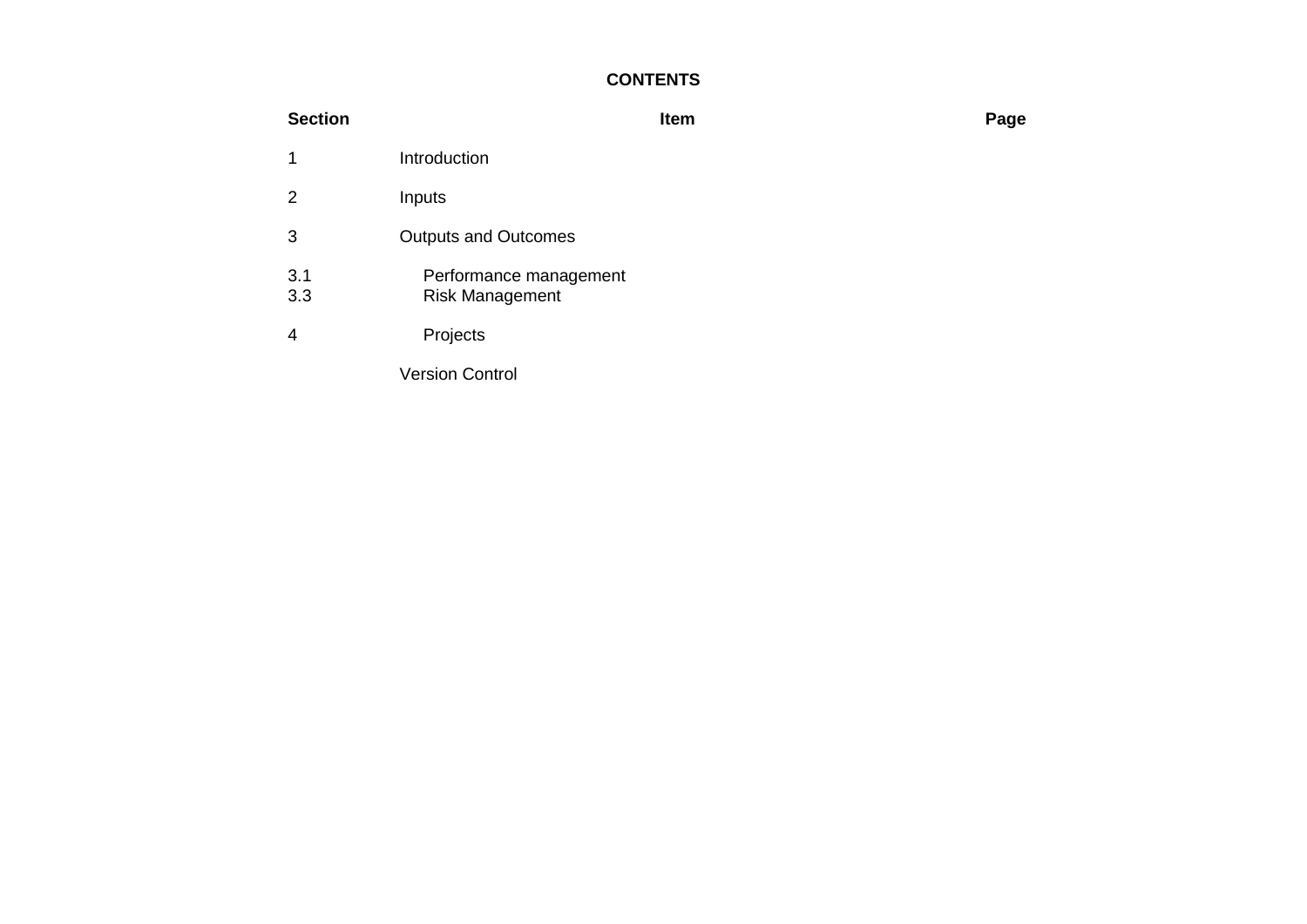### **1. INTRODUCTION**

The service successfully migrated to its new server platform in June 2017 and although there are still some IT issues the stability of the systems have greatly improved. New processes have been introduced that puts our experts at the front of the customer journey and processes claims/changes with the customer.

This year has seen another change in Head of Service who will continue to build on the improvements already achieved in the performance of both revenues and benefit's service delivery and the customer's experience.

#### **Service area priorities**

For each element of the Service areas for development and service improvement have been identified and are below.

#### **Revenues (Council Tax, NNDR and Sundry Debtors)**

- Maximising revenues collection for council tax and NNDR
- Further focus on arrears collection
- Continue to increase Direct Debit take up
- Campaign to increase usage of self-service for council tax and NNDR

#### **Benefits**

- Continue to implement processes that improve the customer journey and reduce processing times
- Focus on quality
- Improved training plans to develop staff and reduce errors.

#### **Challenges**

In order to deliver our aims and objectives for 2018/19 we have identified the following challenges:

- IT upgrades and hardware road map modernisation agenda
- Government legislative changes especially in the area of Business Rates
- Universal Credit full service
- Economic environment and caseload profile changes
- Effective management of staff and staff performance

The progress of this service plan will be monitored in the following ways: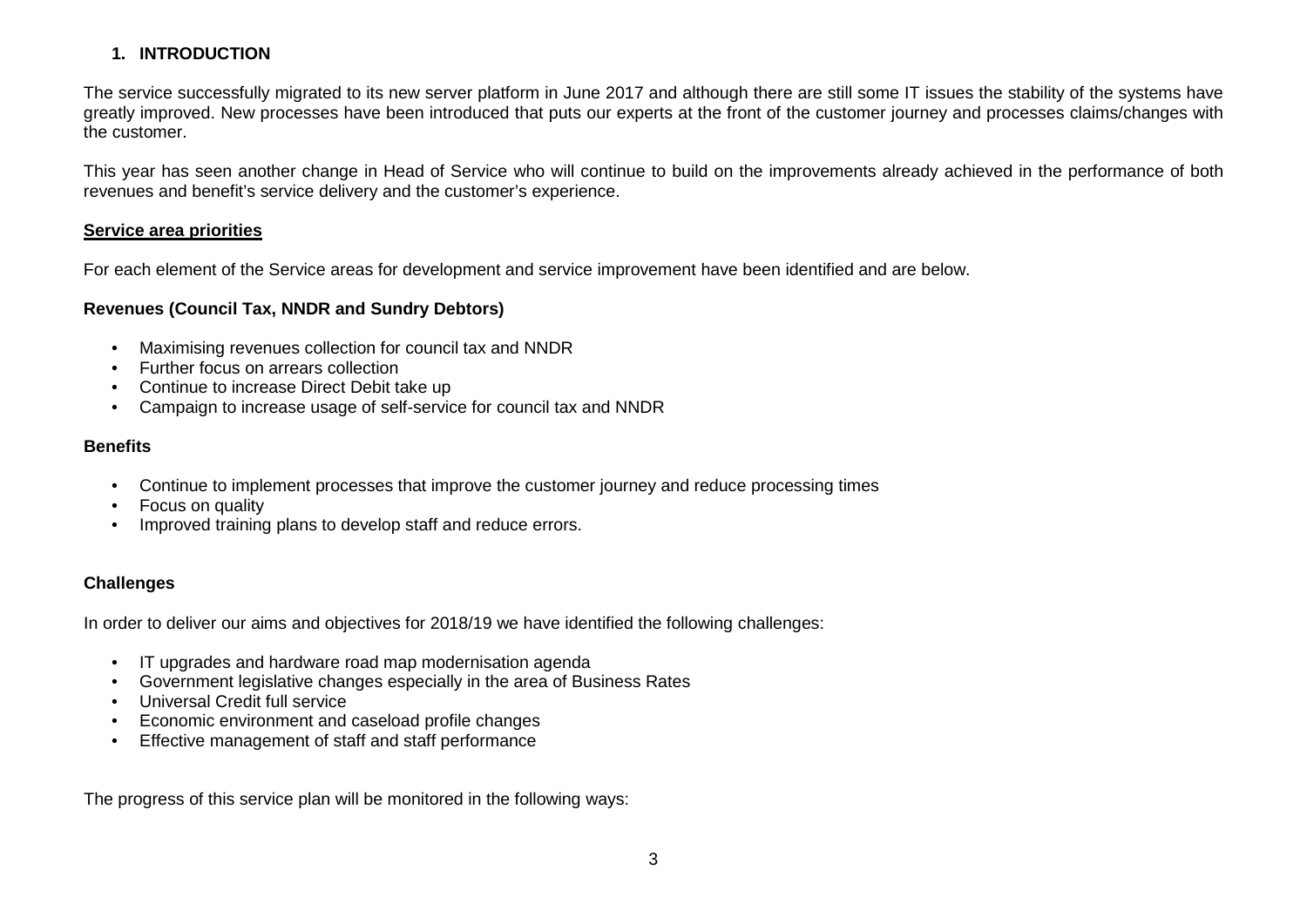- Through regular discussion at departmental management team (DMT) and Section Heads meetings
- Logged in the version control section of this document
- Performance indicator monitoring by the Council's Management Board on a quarterly basis
- By Committee reports twice a year (at the end of quarters two and four)

Service Plans will be formally updated on an annual basis, taking into account internal and external influences arising from monitoring arrangements throughout the year.

#### **SECTION 2: INPUTS**

| <b>Budgets</b>                                  |           |           |           |
|-------------------------------------------------|-----------|-----------|-----------|
|                                                 |           |           |           |
|                                                 | 2018/19   | 2019/20   | 2020/21   |
|                                                 | Latest    | Latest    | Latest    |
|                                                 |           |           |           |
| Net Cost of Service (Direct cost / Income Only) | 1,371,140 | 1,393,230 | 1,411,630 |

[Further financial analysis can be found by using this link](http://www.threerivers.gov.uk/egcl-page/budgets-2018-21)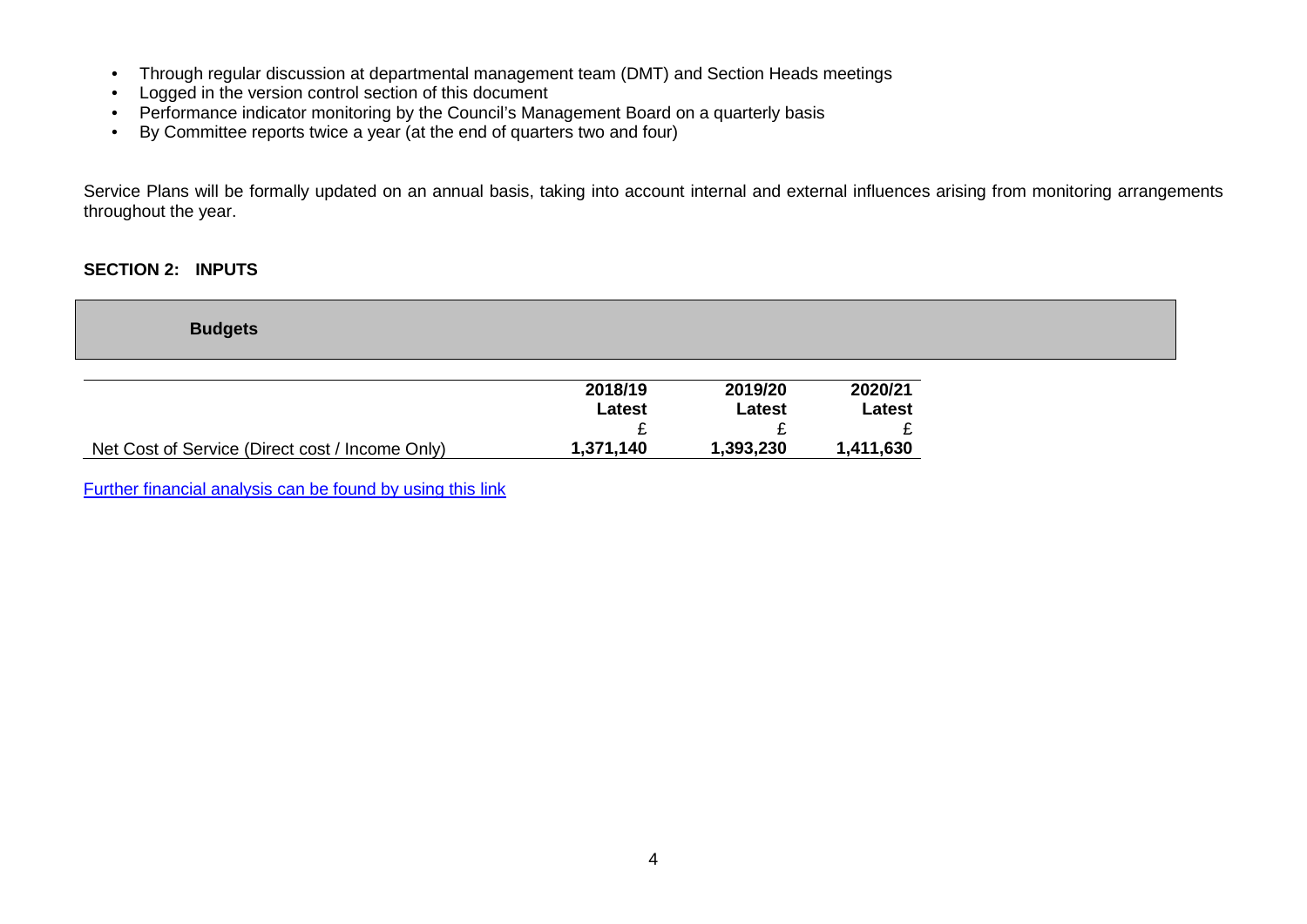**3.1 Performance management**

# **Contribution to the Councils' Strategic Aims and Objectives**

| <b>Strategic Plan</b><br><b>Priority theme</b> | Strategic Plan objective (inc. ref)                                                                                                                                       | <b>Measure (including the reference)</b> | <b>Target</b> |
|------------------------------------------------|---------------------------------------------------------------------------------------------------------------------------------------------------------------------------|------------------------------------------|---------------|
| Safety and Wellbeing                           | Process benefit claims quickly and<br>accurately will help communities remain                                                                                             | New claim processing time                |               |
|                                                | safe and well                                                                                                                                                             | Change of circumstances processing time  |               |
| Clean and Green                                | High collection rates for Council Tax and<br>Business Rates will enable money to be                                                                                       | <b>Council Tax collection rates</b>      |               |
|                                                | reinvested in the region promoting a clean<br>and green environment                                                                                                       | <b>NNDR</b> collection rates             |               |
| <b>Economic Prosperity</b>                     | Ensure businesses and council tax<br>payers are properly advised what                                                                                                     | <b>Council Tax collection rates</b>      |               |
|                                                | discounts they are entitled to. Reducing<br>their liability for NNDR and Council Tax<br>increases their spending power which is<br>of benefit to the wider local economy. | NNDR collection rates                    |               |
|                                                | Ensuring people do not get discounts they<br>are not entitled to reduce the burden on<br>other rate and tax payers.                                                       |                                          |               |
| <b>Customer Service</b>                        | Processing benefit claims on time and<br>accurately ensures claimants can budget                                                                                          | New claim processing time                |               |
|                                                | accordingly. This reduces complaints and<br>overpayments by processing change of<br>circumstances.                                                                        | Change of circumstances processing time  |               |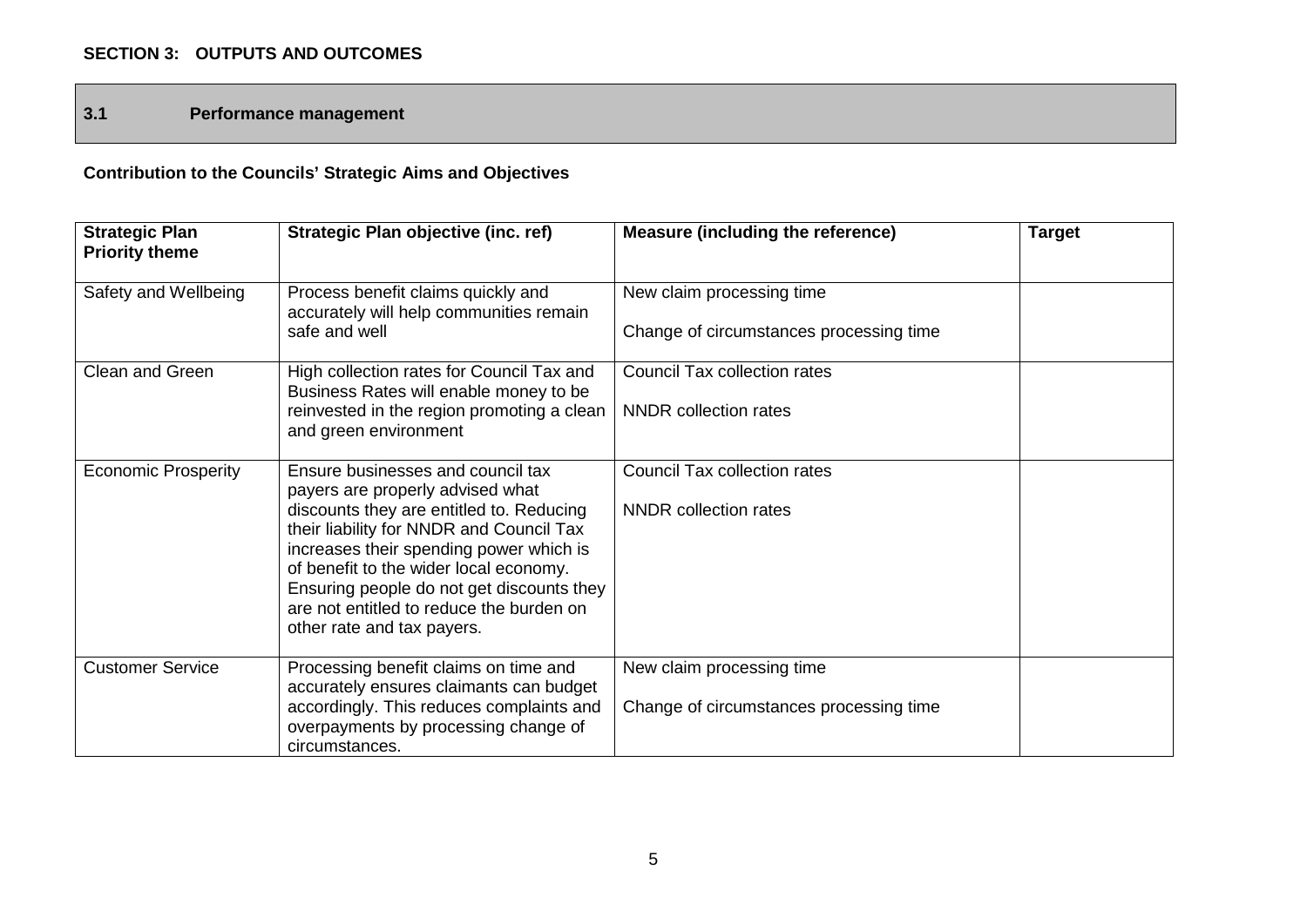#### 3.2 **Performance indicators**

Performance indicators are used to aid the decision making process as well as assess the efficiency and effectiveness of service delivery. The data that we use must be accurate, reliable and timely. To meet these requirements we have adopted the Audit Commission's Standards for Better Data Quality. Further details of the Council's commitment to data quality can be found in the Strategic Plan.

| Ref                                   | <b>Description</b>                                                                   | 2016/17       | 2017/18               | 2018/19               | 2019/20               | 2020/21               |
|---------------------------------------|--------------------------------------------------------------------------------------|---------------|-----------------------|-----------------------|-----------------------|-----------------------|
|                                       |                                                                                      | <b>Actual</b> | <b>Target</b>         | <b>Target</b>         | <b>Target</b>         | <b>Target</b>         |
|                                       |                                                                                      |               | (Current year)        | (Next year)           |                       |                       |
| Housing<br><b>Benefit</b>             | Av time to process housing benefits claims (from date of<br>claim)                   | 15.75         | 18 days               | 15 days               | 12 days               | 12 days               |
| Housing<br><b>Benefit</b>             | Av time to process change of circumstances                                           | 8             | 14 days               | 7 days                | 5 days                | 5 days                |
| Housing<br>Benefit                    | Accuracy of Financial assessments of HB cases in<br>payment                          | 90%           | 90%                   | 90%                   | 90%                   | 90%                   |
| <b>Council Tax</b>                    | Collection rates of council tax (against profiled target)                            | 98.5%         | 98%                   | 98%                   | 98%                   | 98%                   |
| <b>Council Tax</b>                    | Time taken to register new liabilities as are result of<br>notifications from VOA    | 100%          | 90% within 10 days    | 90% within 10<br>days | 90% within 10<br>days | 90% within 10<br>days |
| <b>Business Rate</b><br>(NNDR)        | Collection rates of NNDR (against profiled target)                                   | 99.1%         | 99%                   | 99%                   | 99%                   | 99%                   |
| <b>Business</b><br>Rates (NNDR)       | Time taken to process any changes affecting NNDR<br>liability including rate reliefs | 100%          | 90% within 10<br>days | 90% within 10<br>days | 90% within 10<br>days | 90% within 10<br>days |
| <b>Business</b><br>Rates (NNDR)       | Time taken to register new liabilities as are result of<br>notifications from VOA    | 100%          | 90% within 10<br>days | 90% within 10<br>days | 90% within 10<br>days | 90% within 10<br>days |
| <b>Business</b><br>Rates (NNDR)       | Time taken to set up a Direct Debit                                                  | 100%          | 100% within 2<br>days | 100% within 2<br>days | 100% within 2<br>days | 100% within 2<br>days |
| <b>HB</b><br>Overpayments             | % of HB overpayments recovered in year                                               | 95.64%        | >92.5%                | $>89\%$               | >89%                  | $>89\%$               |
| $\overline{HB}$<br>Overpayments       | % of all HB overpayments recovered as a % of total<br>outstanding overpayments       | 36.47%        | >20%                  | >20%                  | >20%                  | $>20\%$               |
| <b>HB</b><br>Overpayments             | % of overpayments classified as "LA error                                            | 0.23%         | < 0.54%               | < 0.54%               | < 0.54%               | $< 0.54\%$            |
| Overpayments<br>and sundry<br>debtors | % of invoices raised within 10 days of a debt being<br>received                      | 100%          | 100%                  | 100%                  | 100%                  | 100%                  |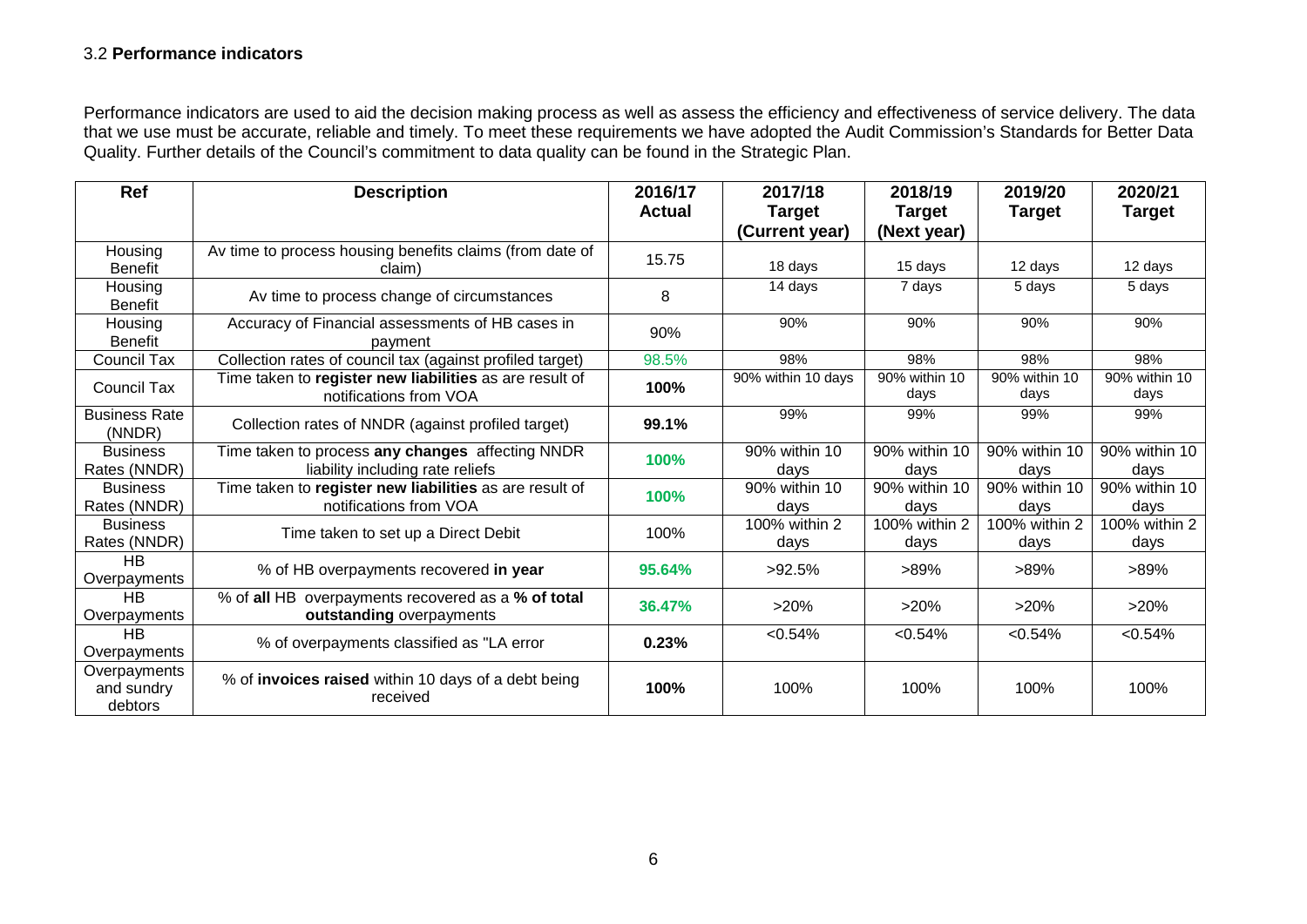| Sundry<br>debtors | Value of total outstanding invoices >2 months <12 months<br>old compared to total raised in a rolling 12 month period | $3.12\%$<br>including<br>£26,743.37<br>secured by<br>Charging<br>Order | <3% of total<br>outstanding debt<br>under 12 months<br>old | <3% of total<br>outstanding<br>debt under 12<br>months old | <3% of total<br>outstanding<br>debt under 12<br>months old | <3% of total<br>outstanding<br>debt under 12<br>months old |
|-------------------|-----------------------------------------------------------------------------------------------------------------------|------------------------------------------------------------------------|------------------------------------------------------------|------------------------------------------------------------|------------------------------------------------------------|------------------------------------------------------------|
| Sundry<br>debtors | Value of total outstanding invoices over 12 months                                                                    | 0.19%                                                                  | <10% of total<br>outstanding debt                          | <10% of total<br>outstanding<br>debt                       | <10% of total<br>outstanding<br>debt                       | <10% of total<br>outstanding<br>debt                       |

The Head of Revenues & Benefit is responsible for the source data, data entry and checking the data. The purpose of collating this data is to ensure that our services improve.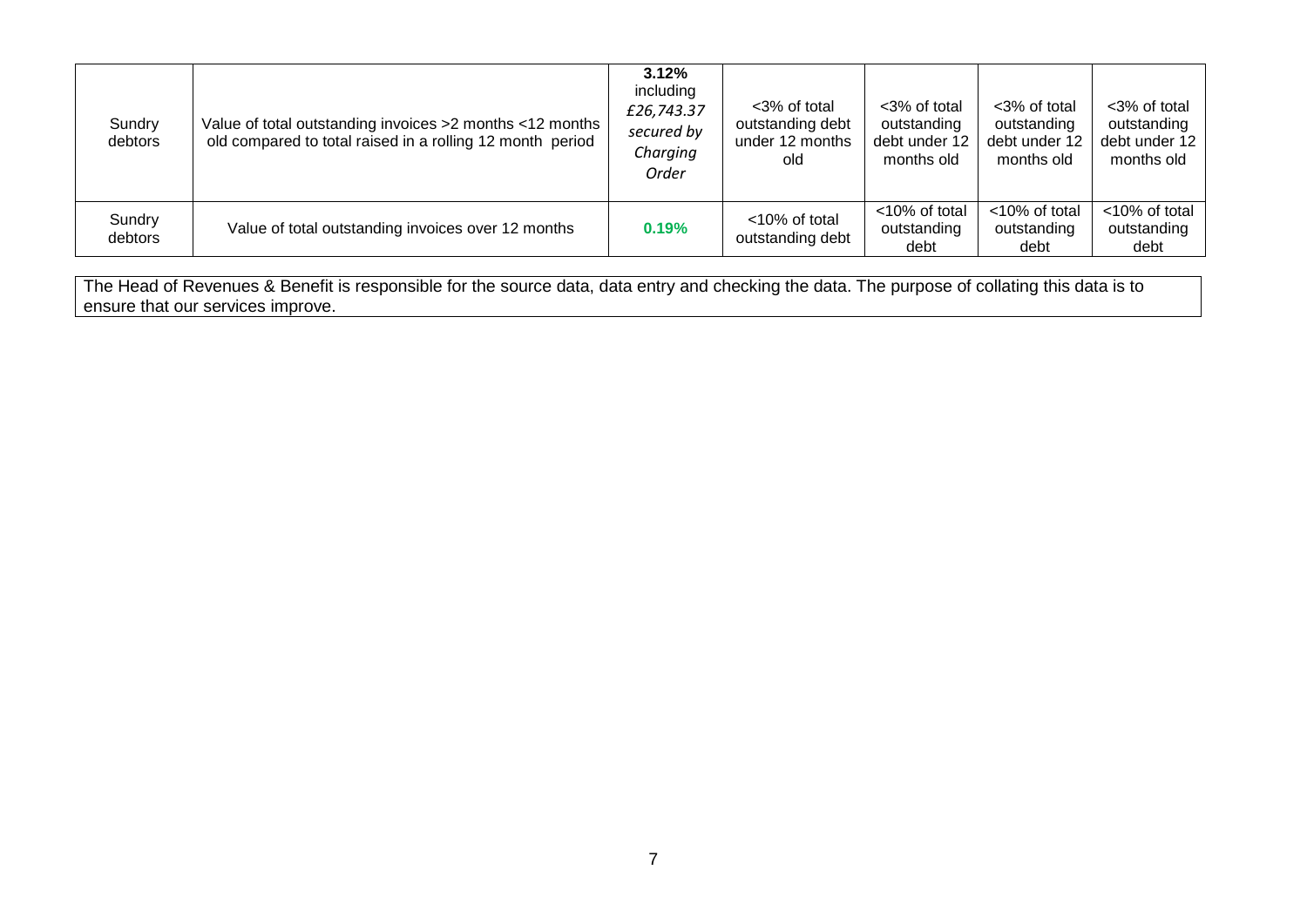|                             | <b>Project details</b>          |         | <b>Project timescales</b> |         |  |  |
|-----------------------------|---------------------------------|---------|---------------------------|---------|--|--|
| <b>Project title</b>        | <b>Proposed outcome</b>         | 2017/18 | 2018/19                   | 2019/20 |  |  |
| Upgrade Information at Work | Enabling the best use of system |         |                           |         |  |  |
|                             |                                 |         |                           |         |  |  |
|                             |                                 |         |                           |         |  |  |
|                             |                                 |         |                           |         |  |  |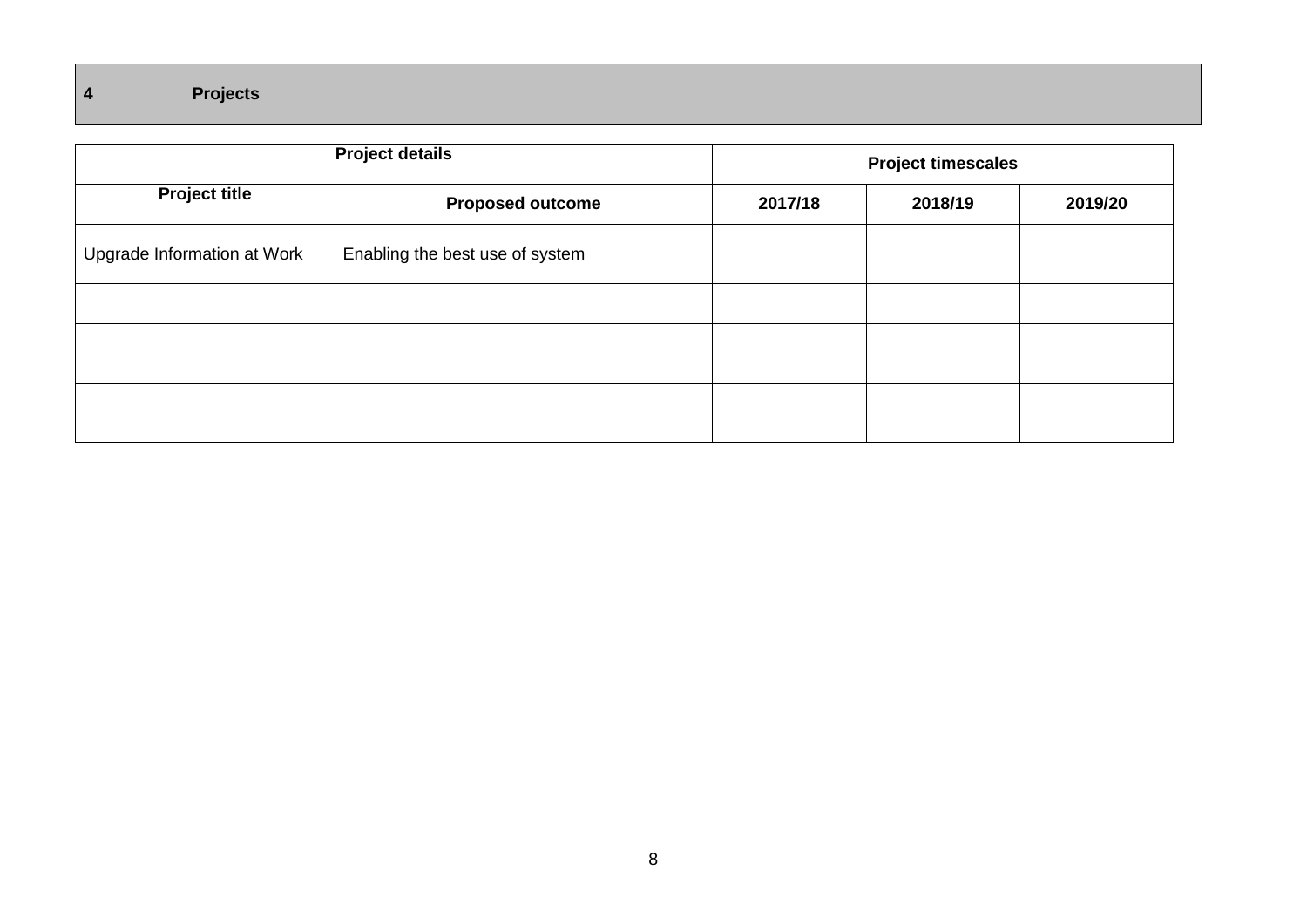#### **RISK REGISTER**

|             | <b>Service Plan: Revenues and Benefits Plan 2017-2020</b> |                           |                    |                       |                              |                            |          |  |
|-------------|-----------------------------------------------------------|---------------------------|--------------------|-----------------------|------------------------------|----------------------------|----------|--|
|             | <b>Risk</b>                                               | Impact                    | Impact             | Likelihood            | <b>Reason for Assessment</b> |                            |          |  |
| <b>Risk</b> |                                                           |                           | Classification     | <b>Classification</b> |                              |                            |          |  |
| Ref         | Brief Description - Title of Risk                         | See Impact Table          | See Impact         | See Likelihood        | Use this box to describe how |                            |          |  |
|             |                                                           |                           | Table              | Table                 | the score has been derived   |                            |          |  |
|             | Insufficient staff                                        | Service Disruption        | Ш                  |                       |                              | <b>Requires Treatment</b>  | Yes      |  |
|             |                                                           | <b>Financial Loss</b>     | Ш                  | E                     |                              | <b>Last Review Date</b>    | 19/7/14  |  |
|             |                                                           | Reputation                | IV                 |                       |                              | <b>Next Milestone Date</b> | 1/4/15   |  |
|             |                                                           | Legal Implications        | IV                 |                       |                              | <b>Next Review Date</b>    | 31/03/17 |  |
|             |                                                           | People                    | ٠                  |                       |                              | Date Closed                | dd/mm/yy |  |
|             |                                                           |                           |                    |                       |                              |                            |          |  |
| 2           | Total failure of ICT                                      | Service Disruption        | V                  |                       |                              | <b>Requires Treatment</b>  | Yes/No   |  |
|             | systems                                                   | <b>Financial Loss</b>     | IV                 | $\mathsf{C}$          |                              | <b>Last Review Date</b>    | dd/mm/yy |  |
|             |                                                           | Reputation                | IV                 |                       |                              | <b>Next Milestone Date</b> | dd/mm/yy |  |
|             |                                                           | Legal Implications        | Ш                  |                       |                              | <b>Next Review Date</b>    | dd/mm/yy |  |
|             |                                                           | People                    | $\blacksquare$     |                       |                              | Date Closed                | dd/mm/yy |  |
|             |                                                           |                           |                    |                       |                              |                            |          |  |
| 3           | Loss of accommodation                                     | <b>Service Disruption</b> | $\mathop{\rm III}$ |                       |                              | <b>Requires Treatment</b>  | Yes/No   |  |
|             |                                                           | <b>Financial Loss</b>     | $\blacksquare$     | E                     |                              | <b>Last Review Date</b>    | dd/mm/yy |  |
|             |                                                           | Reputation                |                    |                       |                              | <b>Next Milestone Date</b> | dd/mm/yy |  |
|             |                                                           | Legal Implications        |                    |                       |                              | <b>Next Review Date</b>    | dd/mm/yy |  |
|             |                                                           | People                    | $\mathbf{III}$     |                       |                              | Date Closed                | dd/mm/yy |  |
|             |                                                           |                           |                    |                       |                              |                            |          |  |
| 4           | Fraudulent activity                                       | Service Disruption        | III                |                       |                              | <b>Requires Treatment</b>  | Yes/No   |  |
|             |                                                           | <b>Financial Loss</b>     | $\parallel$        | E                     |                              | <b>Last Review Date</b>    | dd/mm/yy |  |
|             |                                                           | Reputation                | IV                 |                       |                              | <b>Next Milestone Date</b> | dd/mm/yy |  |
|             |                                                           | Legal Implications        | IV                 |                       |                              | <b>Next Review Date</b>    | dd/mm/yy |  |
|             |                                                           | People                    | $\sim$             |                       |                              | Date Closed                | dd/mm/yy |  |
|             |                                                           |                           |                    |                       |                              |                            |          |  |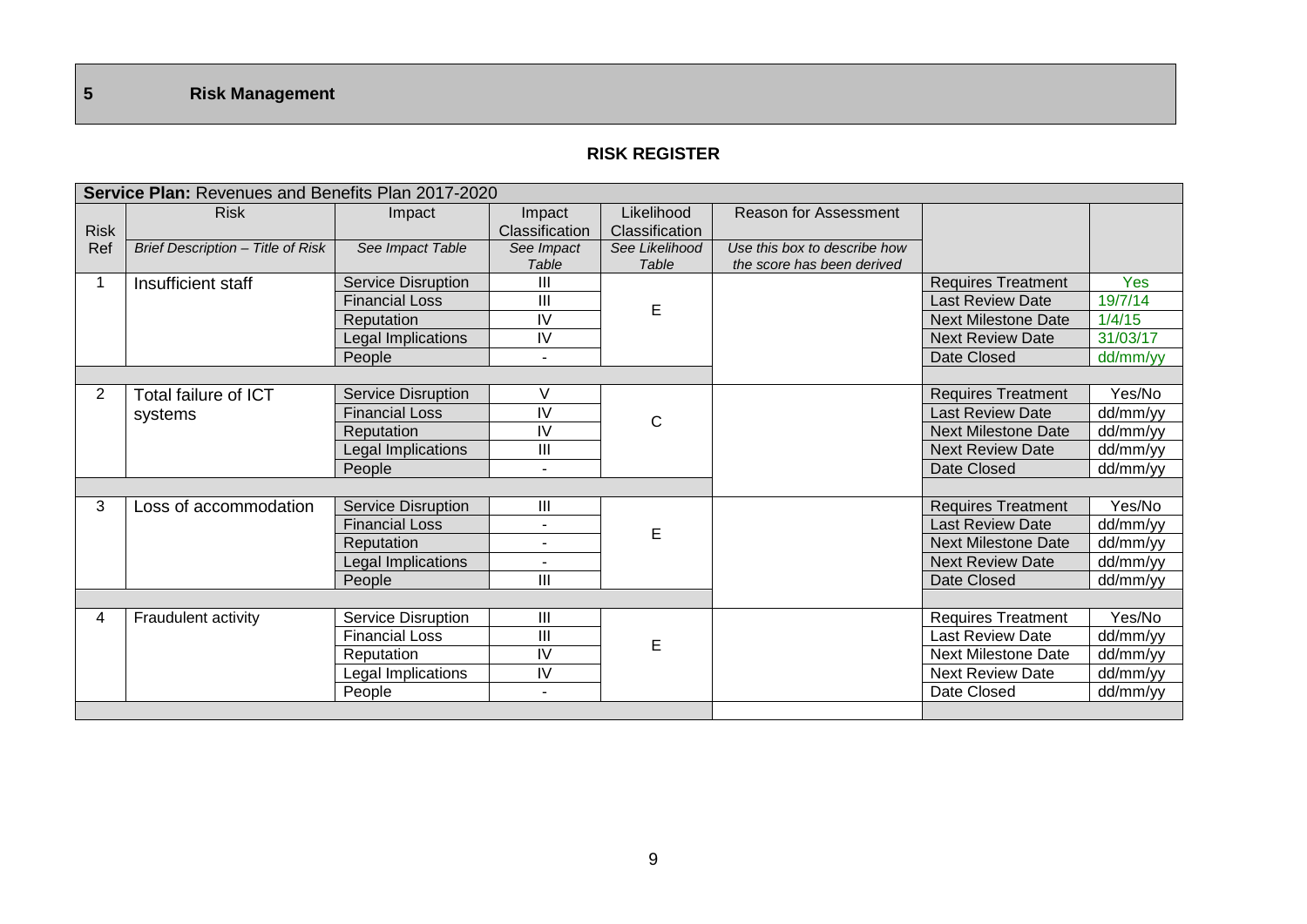|             | <b>Risk</b>                       | Impact                    | Impact         | Likelihood     | <b>Reason for Assessment</b> |                           |          |
|-------------|-----------------------------------|---------------------------|----------------|----------------|------------------------------|---------------------------|----------|
| <b>Risk</b> |                                   |                           | Classification | Classification |                              |                           |          |
| Ref         | Brief Description - Title of Risk | See Impact Table          | See Impact     | See Likelihood | Use this box to describe how |                           |          |
|             |                                   |                           | Table          | Table          | the score has been derived   |                           |          |
|             | Failure of Academy or             | <b>Service Disruption</b> |                |                |                              | <b>Requires Treatment</b> | Yes/No   |
|             | Anite DIP System                  | <b>Financial Loss</b>     |                | в              |                              | <b>Last Review Date</b>   | dd/mm/yy |
|             |                                   | Reputation                |                |                |                              | Next Milestone Date       | dd/mm/yy |
|             |                                   | Legal Implications        | IV             |                |                              | <b>Next Review Date</b>   | dd/mm/yy |
|             |                                   | People                    | Ш              |                |                              | Date Closed               | dd/mm/yy |

|           | A                        |  |        |    | Impact                             | Likelihood        |
|-----------|--------------------------|--|--------|----|------------------------------------|-------------------|
|           | B                        |  |        |    | $V =$ Catastrophic $A = \geq 98\%$ |                   |
| ਠ         | $\sim$<br>ັ              |  |        |    | $IV = Critical$                    | $B = 75\% - 97\%$ |
| О         | D<br>◡                   |  |        |    | III = Significant                  | $C = 50\% - 74\%$ |
|           | $\overline{ }$<br>-<br>- |  |        |    | $II = Marginal$                    | $D = 25\% - 49\%$ |
| keli<br>≔ | $\overline{ }$<br>┕      |  |        |    | $I = Negligible$                   | $E = 3\% - 24\%$  |
|           |                          |  | Ш      | I١ |                                    | $F = \leq 2\%$    |
|           |                          |  | Impact |    |                                    |                   |